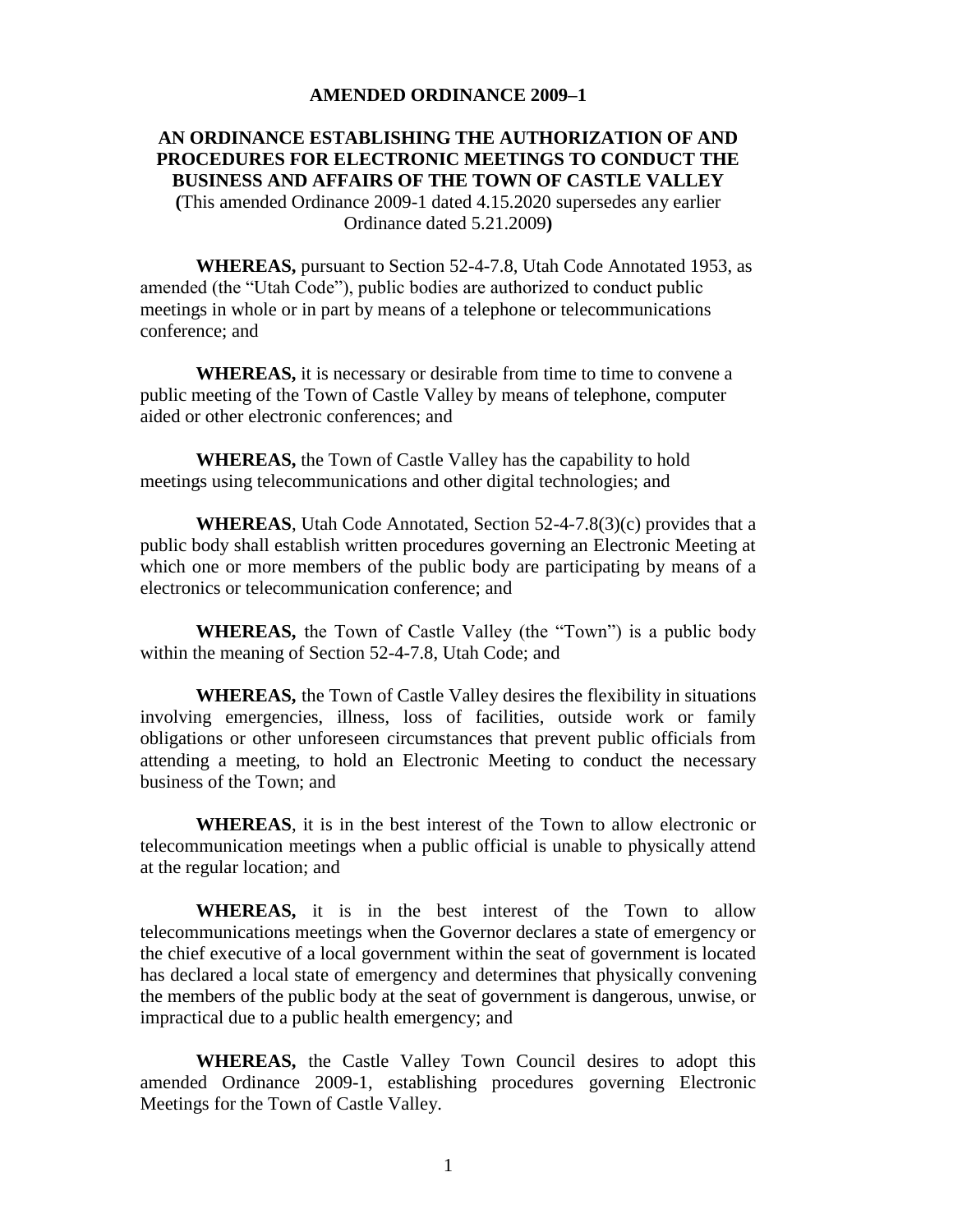# **NOW, THEREFORE, BE IT ORDAINED BY THE CASTLE VALLEY TOWN COUNCIL:**

**TELECOMMUNICATIONS MEETINGS AUTHORIZED.** It is hereby the policy of the Town of Castle Valley that elected and appointed members, representatives and staff may participate through the use of electronic means in meetings via telecommunications media on appropriate notice. Any form of electronic or telecommunication may be used, as long as it allows for real time interaction in the way of discussions, questions and answers, and voting.

**Section 1. Enactment.** Ordinance 2009 - 1 is hereby created and shall read as follows:

A. Any Public Body of the Town of Castle Valley may, by following the procedures and requirements of this Ordinance and those outlined by state law, convene and conduct an Electronic Meeting.

## **Section 2. Definitions.**

- A. "Anchor Location" means the Castle Valley Community Center, 2 Castle Valley Drive, or any other physical location where a public meeting is held or from which the electronic meeting originates or from which the participant(s) is/are connected.
- B. "Electronic Meeting" means a formal meeting of a Public Body of the Town of Castle Valley meeting convened or conducted by means of a telephone, internet, television, or other means of telecommunication conference ;or where one or more members of that Public Body participate from a remote location via telephone, internet, television or other telecommunication means now known or yet to be developed.
- C. "Electronic notice" means electronic mail, fax or public notice on the Town's website.
- D. "Monitor" means to hear live, by speaker or by other equipment, all public statements of each member of the Public Body who is participating in a meeting, so that each member of the Public Body can hear the communication.
- E. "Public Body" means the Town Council or other official Town body or commission that is created by Town ordinance or resolution and consists of two or more persons and expends, disburses, or is supported by tax revenue and is vested with the authority to make decisions regarding the public's business.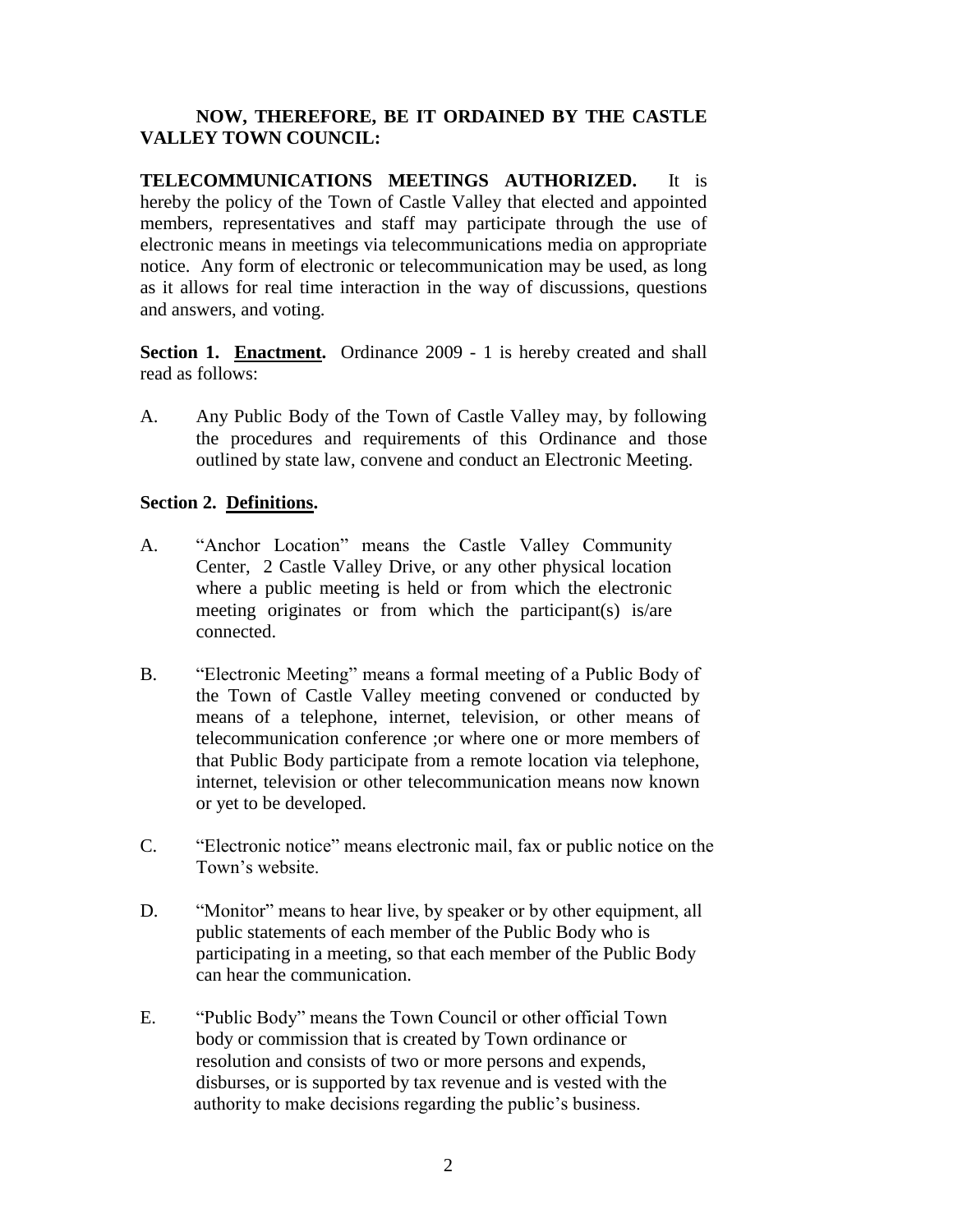- F. "Public Hearing" means a meeting at which comments from the Public will be accepted. At Public Meetings, participation of the public is through observation/listening with public input being provided during any approved period of the meeting agenda that has been designated for such participation.
- G. "Public Statement" means a statement made in the ordinary course of business of the Public Body with the intent that all other members of the Public Body receive it.
- H. "Remote Location" means any place, other than the Anchor Location, where a member is at, who participates in a Electronic Meeting.
- I. "Telecommunications Meeting" means a formal meeting of the Town where one or more members participate(s) from a remote location via telephone, internet, television, or other telecommunication means now known or yet to be developed.

# **Section 3. Procedures.**

- A. The meeting procedures to be followed at the Electronic Meeting shall be the same as those followed by the Public Body in a nonelectronic meeting.
- B.1 A speakerphone, or similar amplifying electronic device, will be connected in such a manner that comments made by the members participating electronically will be broadcast at the Anchor Location. Each member present and those participating electronically shall be able to Monitor public statements at such meeting, make inquiries and participate in the discussion through a roll call method. Votes taken in these circumstances shall be by roll call method, with each member audibly verbalizing their vote.
- B.2 In the case of an Electronic meeting, provisions will be made to provide access to the Electronic Meeting to the public. Those participating electronically will be able to fully Monitor the Electronic Meeting, make inquiries and participate in the discussion through a roll call method. Votes taken in these circumstances shall be by roll call method, with each member audibly verbalizing their vote.
- C. Town of Castle Valley elected and appointed representatives and Town staff participating electronically shall be considered present as if the individual(s) were physically at the Anchor Location and present. Any form of electronic or telecommunication may be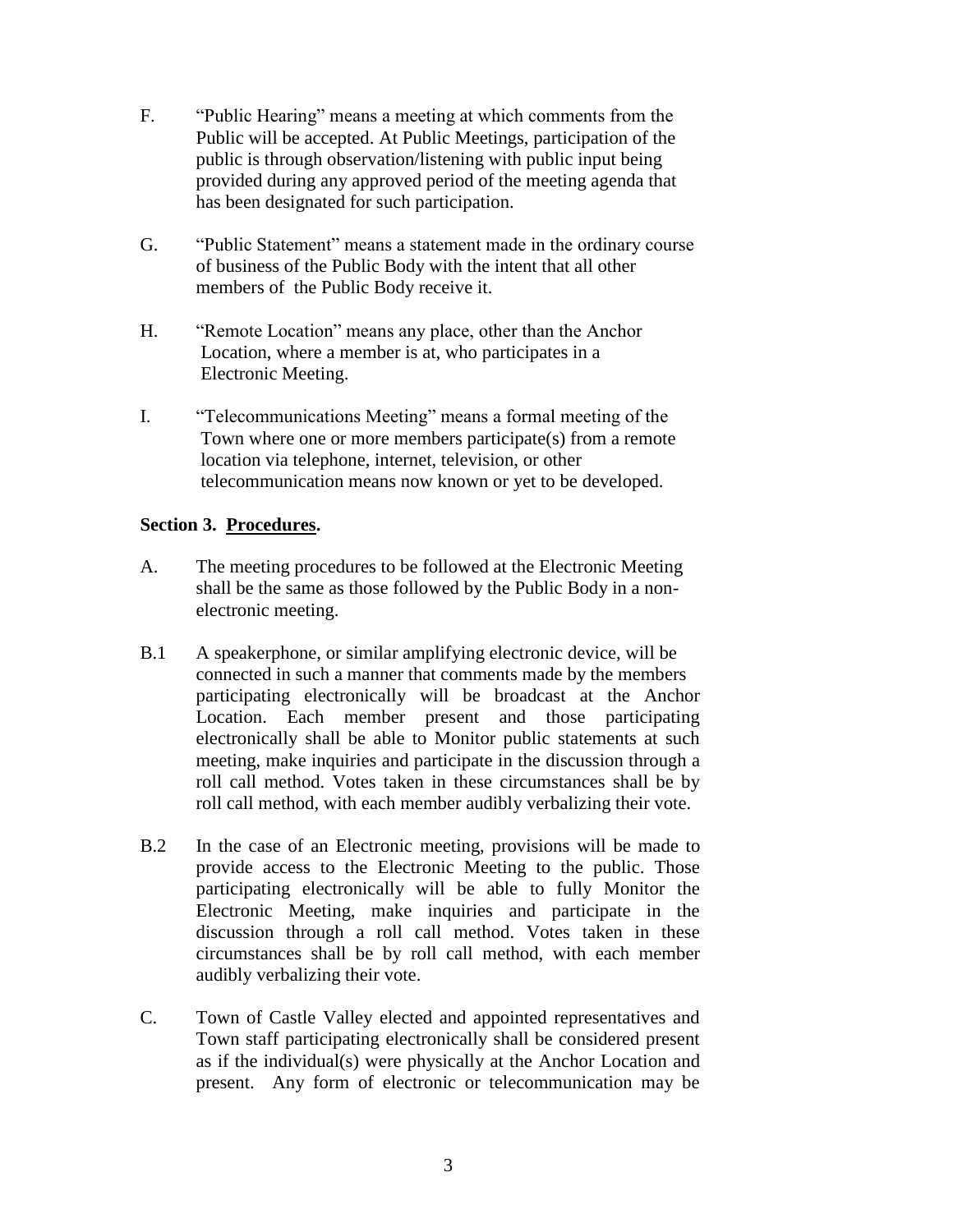used, as long as it allows for real-time interaction in the way of discussions, questions and answers, and voting.

- D. Designated virtual or physical sites at which Electronic meetings are held will be open or available to the public unless specifically closed to the public under state law. Members of the public attending such meetings may provide input during any meeting that is designated for public participation. Information regarding how the public may join, Monitor, and participate in such Electronic Meeting will be provided on the posted meeting agenda and at the Anchor Location so that interested persons and the public may attend, monitor, and participate in the open portions of the Electronic Meeting.
- E. Minutes of the meeting shall record the presence of members participating through electronic means. The roll call for members present will be taken orally and recorded.
- F. Discussion of motions will take place in accordance with usual procedures with the exception that those present electronically must declare their intent orally with their accompanying name(s). All voting and consensus requests shall be made orally and by roll call when a voting participant is present electronically.
- G. Public notice of the Electronic Meeting shall be made in the manner and within the timeframe as set forth in Utah Code Annotated, Section 52-4-6.
- H. Any member(s) participating from remote locations shall make contact with the Town 15 minutes prior to the start of the meeting to ensure that the equipment to be used is in proper working order.
- I. Members participating via telecommunications are to be considered present for purposes of establishing a quorum, as defined by law. In the event of failure of equipment, or other factor, which causes a lack of communications with a member(s) causing lack of a quorum, no additional business may be conducted until the quorum can be reconstituted. Continuances may be granted as set forth by law. Business already conducted remains binding.
- J. Whenever a meeting is to be held with a member(s) via telecommunications, the Anchor Location identified in all notices shall be the Town of Castle Valley Community Center, 2 Castle Valley Drive, Castle Valley, Utah 84532, or such other location as determined by the Council in accordance with law. Members participating via telecommunications may do so from any location where access can be had and the criteria of this section met.